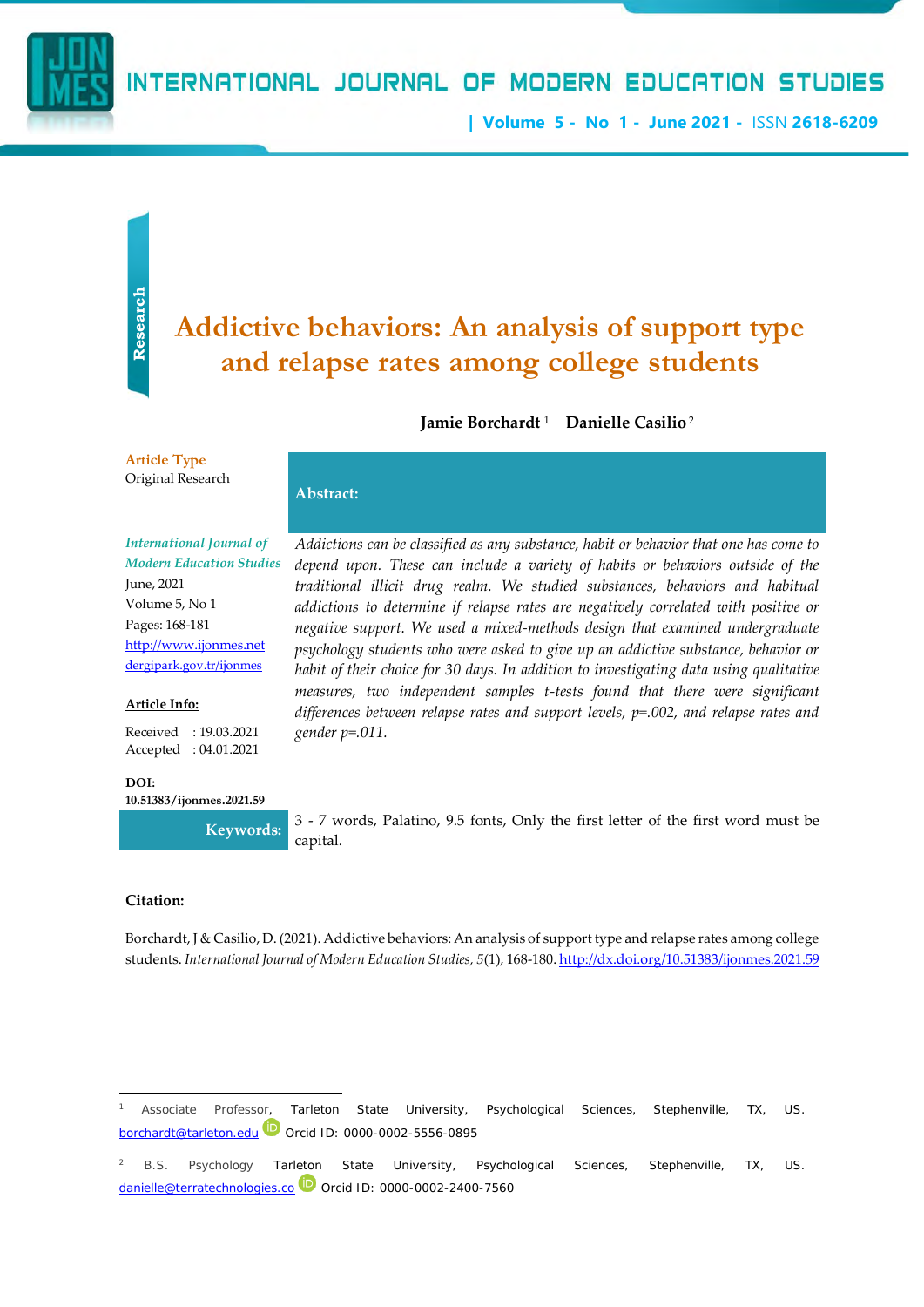# **INTRODUCTION**

Addictive behaviors can expand beyond the traditional scope of illicit substances, and can include mental and physical characteristics. According to Maisto et al., (2015) an addiction is classified as involvement with a substance and compulsion to use it. There are a variety of substances, behaviors and habits (SBH) that can be classified as addictive. Some of these may evoke similarities in withdrawal symptoms, which may increase relapse rates. These include, but are not limited to the consumption of caffeine, food, sugar, and habitual behaviors. Although these are not considered illegal, there are commonalities associated with relapse, and the understanding of psychopharmacology associated with these areas. Relapse rates and support types were explored in an undergraduate Substance Abuse course, and were specifically utilized to demonstrate the addiction process within the realm of the course.

# **Support**

Support related to any addiction is a key measure to success in any type of recovery program (Maisto et al., 2015). According to the American Addiction Center (2020), the first step in recovery is to begin speaking about the problem, seek counseling, get a sponsor, and tell someone that you are powerless over the substance. The twelve steps of Alcoholics Anonymous include letting go of the negative support, or those that are current drug or alcohol users (American Addiction Centers, 2020). The goal is to foster the development of healthy relationships with family, friends, sponsors and groups. Support is a major factor in successful cessation of the substance, behavior or habit.

Social exchange theory suggests that there are costs and rewards associated with social relationships (Cropanzano et al., 2017). There are two types of support, negative and positive. Positive support is associated with encouraging behaviors or actions. Negative support can be classified as harmful interactions or the lack of support in general; these actions can be counter to desired outcomes and behaviors. Research has shown that social support is associated with mental health, self-esteem, worth and value. The type of support, the closeness of relationship with the individual and the types of interactions within these relationships are key factors to positive or negative outcomes (Lincoln, 2000). Positive support is a type of social reward, that is often associated with healthy relationships in the exchange process. Positive support is conducive to success in a variety of programs, not just those associated with addictions.

# **Relapse**

Relapse is considered a negative action that an individual takes after a period of abstinence from a given substance or behavior. Effective treatment modalities include, but are not limited to: medication, cognitive behavioral therapy and 12-step programs (Maisto et al., 2015). In almost every one of the therapies designed to treat addictions, support is an area of interest. In order to prevent relapse of controlling substances or behaviors,

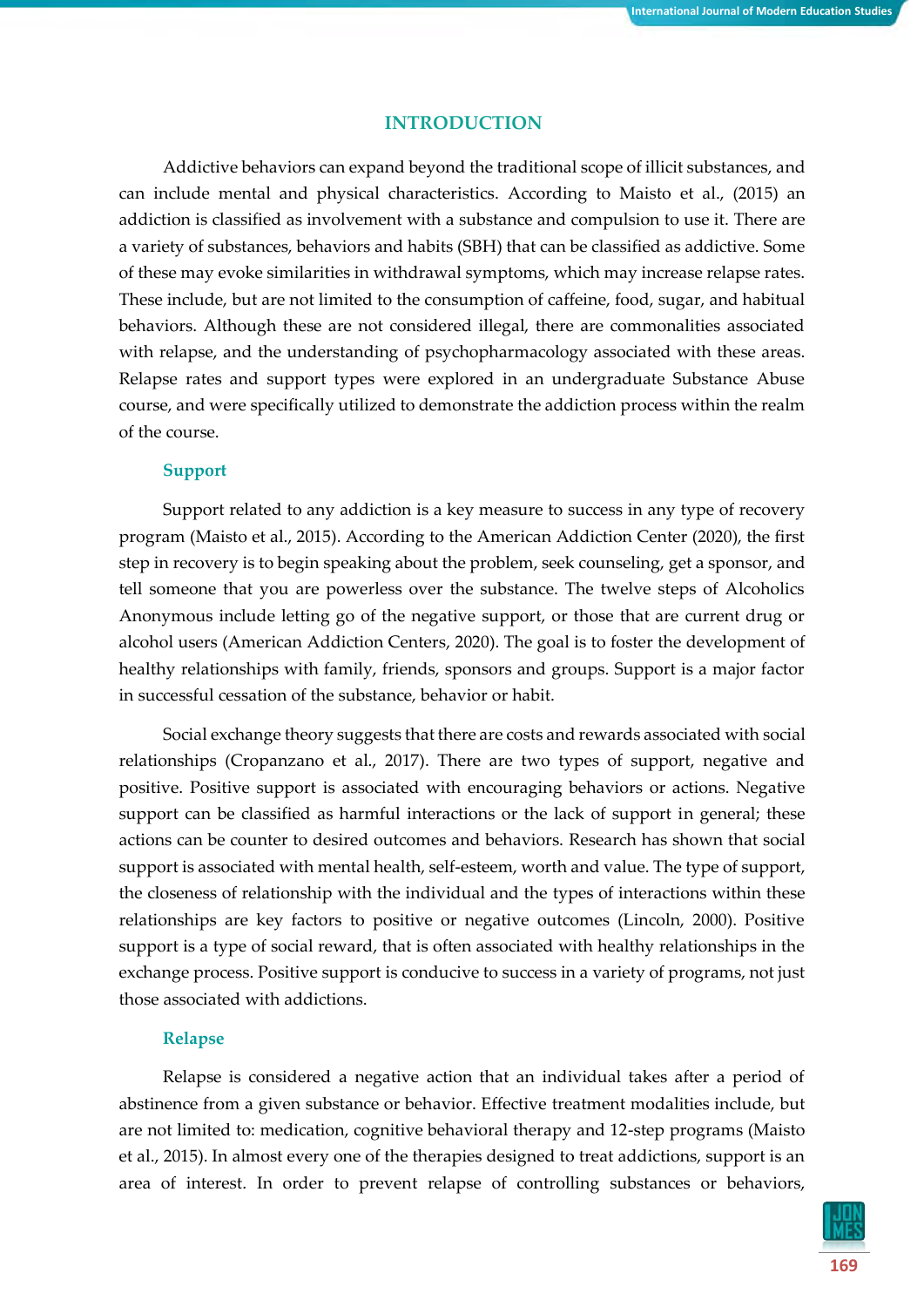individuals may engage in the termination of lifestyle habits-including friends, family, hangouts and certain behaviors that encourage relapse. For purposes of this research, relapse will be defined as engaging in the use of a substance, behavior or habit that the individual agreed to give up for a period of 30 days.

#### **Substances, behaviors and habits**

# **Caffeine**

Caffeine addiction is very common. Regular caffeine use is reported by 80-90% of Americans, and remains as one of the most prevalent forms of addictions (Ozsungur et al., 2009). Among college students, the percentage is estimated to be even higher, as youth are often the targeted consumers of energy drinks, which have higher levels of caffeinated ingredients. However, if consumed alone, because there are little, if any, negative social stigmas regarding caffeine use, this is not typically noted as a problem behavior. In addition, the Diagnostic Statistical Manual  $5<sup>th</sup>$  edition, does not have a classification specifically related to caffeine in terms of a mental addiction disorder, but there are items related to intoxication, anxiety, sleeping, and comorbidity in related disorders. Caffeine is a central nervous system stimulant, and is associated with alertness, energy, rapid heartrate and increased blood pressure, which can take between 30-45 minutes for these effects to be felt (Julien, Advokat, Comaty, 2011). Even though there are little to no stereotypes associated with caffeine addiction, there is extensive research regarding the withdrawal effects that occur with caffeine users. Caffeine tends to generate compulsions related to social desires in addition to addictive properties. Many people who consume caffeine do so in a social setting including: morning coffee, meals, breakroom conversations and study groups. Withdrawal from caffeine can be seen within one to two days after cessation, and can include feelings of agitation, lethargy and headaches (Julien, Advokat, Comaty, 2011). According to Spencer (2002), there are similarities between caffeine withdrawal and physical complaints related to migraine headaches; interestingly if caffeine is given, symptoms disappear. These withdrawal symptoms are usually only present with regular users who go cold turkey (Satel, 2006).

### **Food and sugar**

There is a substantial amount of research regarding the effects that food has on the brain, and the psychological reactions that can be similar to drug addictions (Pedram et al., 2013). Food in general is very powerful and can illicit physiological responses, which can be associated with emotional, social and environmental stimuli. Specifically, addictions related to food that are rich in sugar, can create similar neural mechanisms in the brain, when compared to illicit drug use. According to Fortuna (2010) the consumption of simple sugars can increase serotonin levels in the brain. Likewise, with some illicit substances, there is an increase in dopamine turnover (Fortuna, 2010). Natural pleasure neurotransmitters like serotonin and dopamine help regulate mood, and when sugar is ingested, both humans and

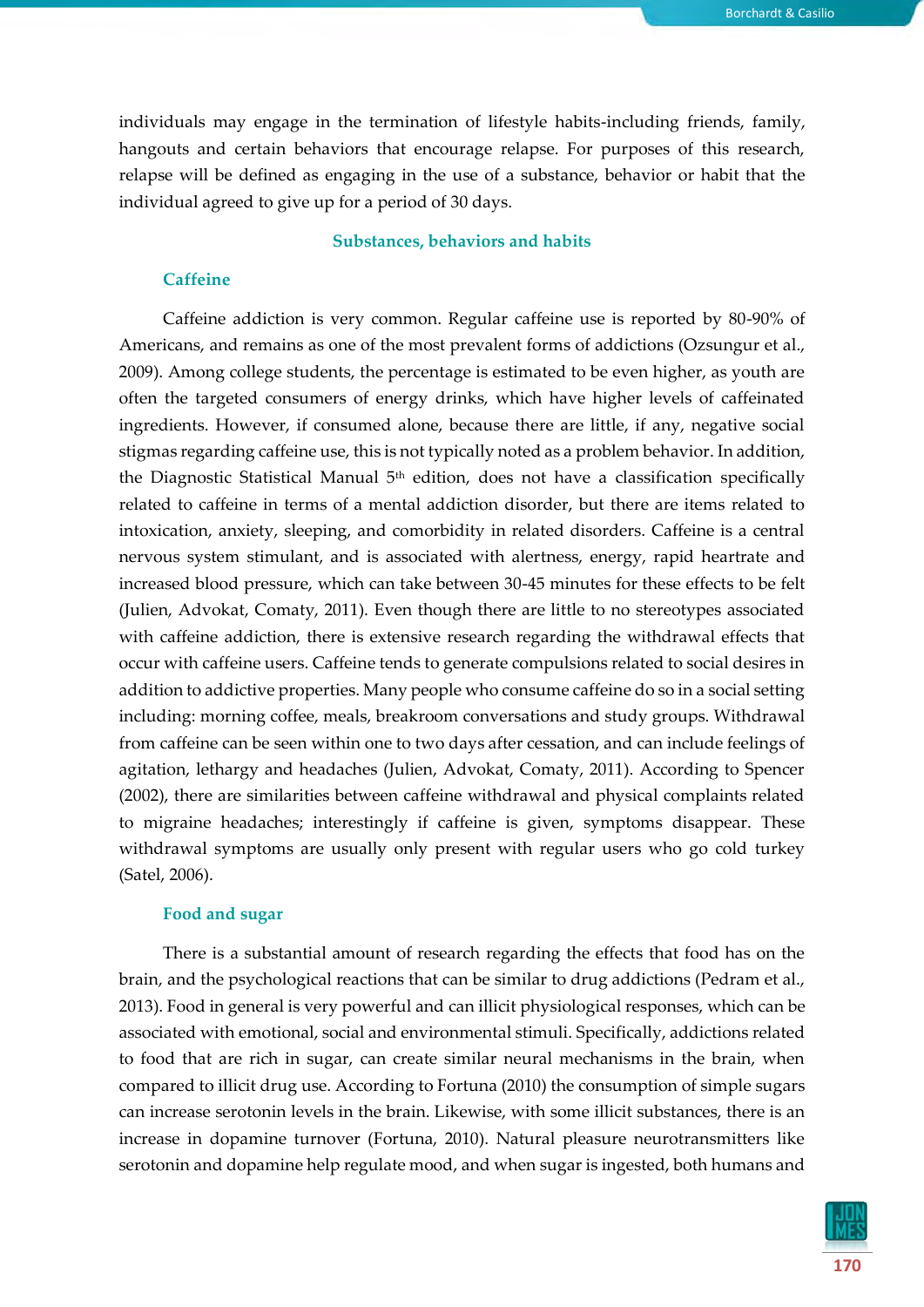animals crave more. In 2007, a medication called Rimonabant was prescribed to patients who were obese, it was taken off of the market shortly after its debut, because patients were at risk for clinical depression, suicidal ideation and some committed suicide. The drug blocked the individuals desire towards food, by removing the pleasurable sensations associated with eating, and although beneficial for weight loss, it was not beneficial for overall wellbeing (Stapleton, 2009). This goes to show, that the natural pleasure associated with foods are there for a reason, and of course has roots associated with human survival. However, there is a difference between foods that are considered life sustaining and foods that are considered hyperpalatable foods (Avena & Gold, 2011). Hyperpalatable foods are considered to be associated with ingredients that are favorable, such as sugar, fat and foods that are high in sodium. There is also a link between adult children of alcoholics and sugar cravings. According to Fortuna (2010) "individuals with a parental history of alcoholism were three times more likely to prefer stronger sweet solutions" (p. 149). Food can also provide comfort during high stress situations, and there is an overlap between the association of comfort needs met in relation to food and illicit substances.

## **Habitual behaviors**

Habits are considered as repetitive behaviors that are often completed without having to think about the task (Kruglanski & Szumowska, 2020). There are all kinds of habitual behaviors that can be difficult to stop. Online shopping, cursing, skipping class, snoozing one's alarm, internet and social media scrolling can be considered habitual behaviors.

The use of social media and the internet has dramatically increased, and with this emerges a new diagnosis of "internet addictions" (Li et al., 2015). Advancements in technology have created drastic changes within our global society related to addictive social media behaviors. Mahamid and Berte (2018) found that 47% of university students reported addictive behaviors associated with social media usage. During 2019-2020, it was reported that the average person spent approximately 145 minutes per day using social media (Statista, 2021). This number has increased by an additional 55 minutes from the year 2012 (Statista, 2021). Li et al., (2015) found that excessive use of social media has addictive tendencies. Social media addiction has been found to be directly related to emotional exhaustion, stress and problems related to time management. Social media addiction is one that consumes time, energy and conveys quite a bit of negative compulsions (Sriwalai  $\&$ Charoensukmongkol, 2016). In addition, there are new findings related to social media addictions and a loss of time (Turel & Vavagnaro, 2019). Primarily, users have low awareness that they have indeed been using social media as much as they have. There has been a lot of media discussion regarding the similarities of social media addiction and illicit drug use, but to our knowledge no comparison studies have been conducted. Rehab Center (2019) states that there are some major similarities in social media addiction and illicit drugs including: "social isolation, preoccupation with the next "fix", increasing use, filling time with the addiction instead of hobbies or work, and hiding use" (para. 1).

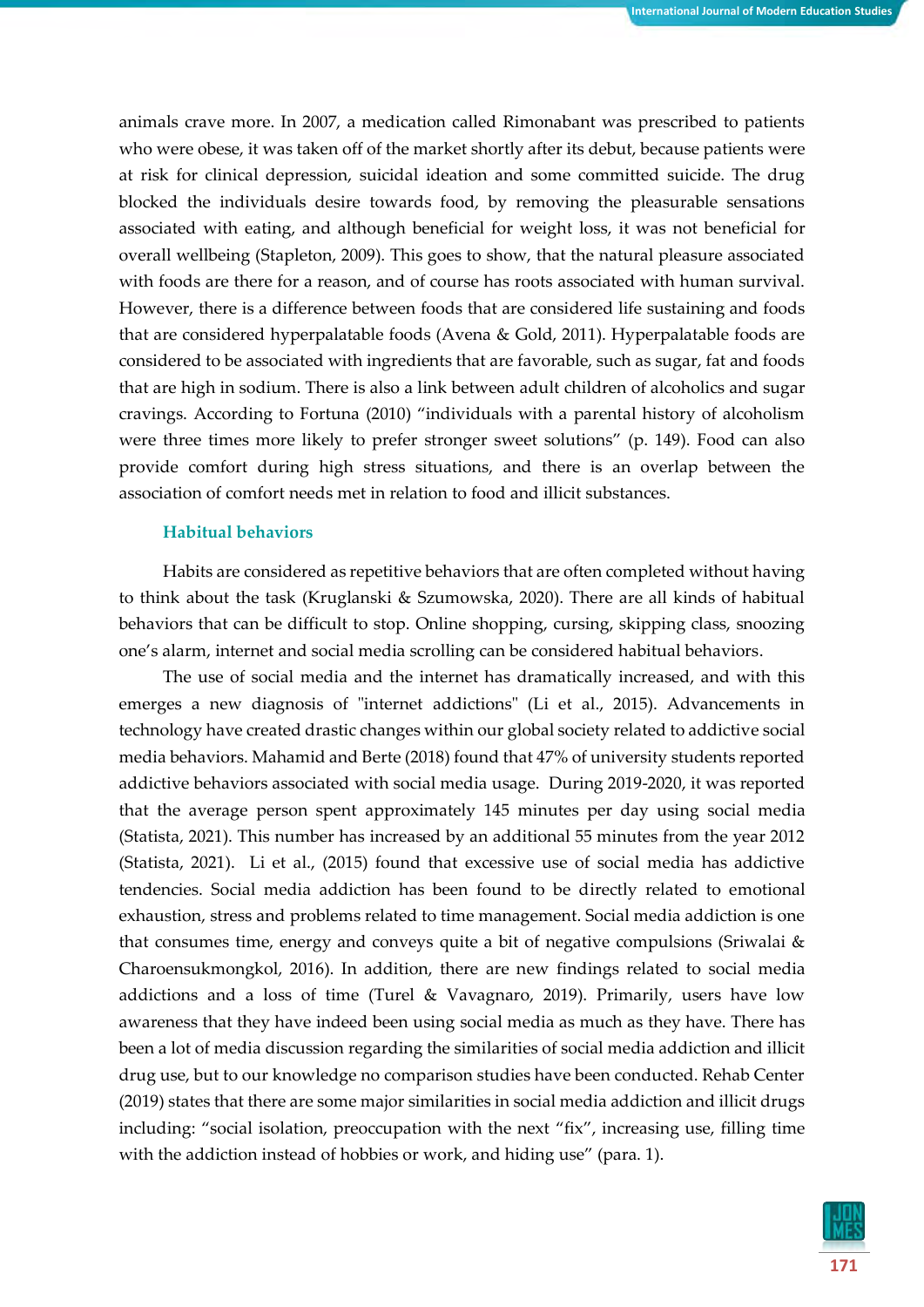While there is significant research regarding illicit drugs and habitual use of non-illicit substances such as sugar, caffeine, and social media, there is little research available that addresses these with relapse and support. This study was related to an undergraduate Substance Abuse course, and this project was developed to assist with the transformational learning experience, which allows the student to understand the material in a deeper way. According to Schnepfleitner and Ferreira (2021), some of the key benefits are reflection and individual experience related to the information they learn within the course. The results of this study may be used for the comparison of habitual addictions in future studies. We hypothesized that SBH addictions would result in similar relapse rates, as other drug related substances. This is in response to previous research that indicates that non-illicit addictions show similar addictive brain activity as illicit drug addictions (Kuss & Griffiths, 2017; Ridder et al., 2016). In addition, we hypothesized that support levels would be negatively correlated with relapse rates. Previous research has found that social support directly correlates with relapse rates in illicit drug use (Walter et al., 2006; Snow & Anderson, 2000).

# **METHOD**

### *Research participants*

Participants were 24 undergraduate students at a rural state university, who took an upper level advanced Psychology course. There were 8 males and 16 females that completed the assignment requirements. These students participated in this assignment as a part of their course credit, although they could choose whether or not their data were included in the results.

#### *Materials*

The materials consisted of electronic or hard copy journals and discussion board postings that were to be completed during the course. Specifically, students were required to complete a journal to document the experience of giving up a substance, habit or behavior over 30 days. Journaling allowed us to assess qualitative descriptive aspects over the 30-day cessation period.

#### *Procedure*

The students were not recruited for this study; they were enrolled in an upper level special topics Substance Abuse course. This class was an upper level elective option for students in a Psychology program. Students that completed the assignment for the class were notified that we would report items in a deidentified format, and that if at any point they wanted to withdraw their work from the study, there would be no penalty related to their grade on the assignment. To analyze the data, we read the journal entries and discussion posts, and then coded the reported symptoms and behaviors to assess patterns.

For the assignment, students were prompted to give up something that would be very difficult for them to refrain from, for a period of 30 days. The most common choices were caffeine and food related items. Each student was required to complete a minimum of 10 journal entries discussing their struggles associated with giving up their substance, behavior or habit. The journaling portion was a free writing format, and the discussion

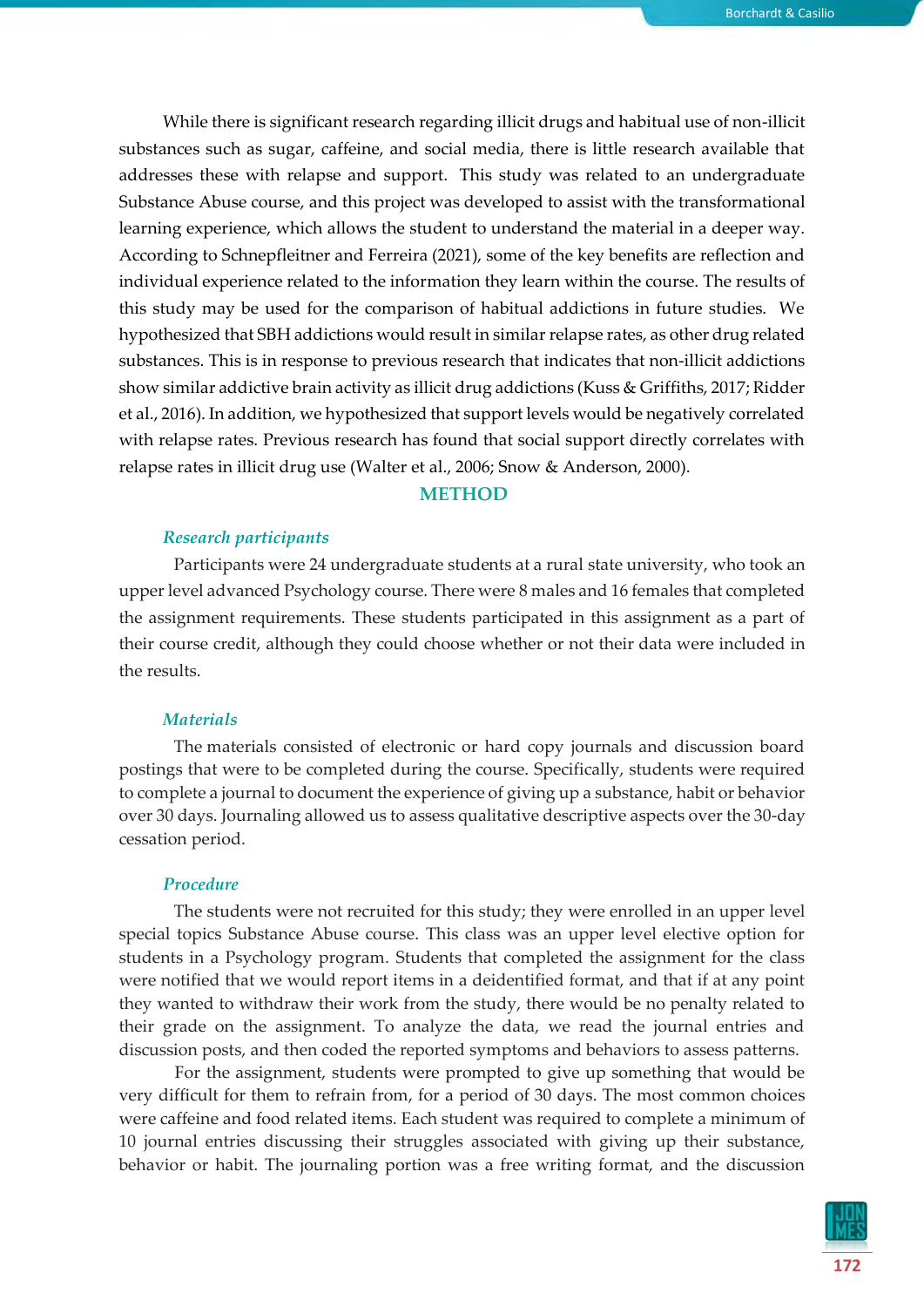board was a guided process (See Appendix). After the journal entries were submitted, they were coded across multiple categories including gender, withdrawal behaviors, number of relapses, substance given up, and positive or negative support. Students in this course were concurrently learning about drug addictions and the process, so this served a dual purpose associated with transformational learning.

# *Research Ethical Permissions*

In this study, all rules were followed within the scope of the "Higher Education Institutions Scientific Research and Publication Ethics Directive". No actions or directives stated under the second portion, titled "Actions Against Scientific Research and Publication Ethics" were taken.

This study was approved by the Tarleton State University Institutional Review board, under review number: 2017-042617-17077.

# **RESULTS**

# *Quantitative results*

The common themes of relapse rates and support levels were analyzed to determine if there were differences present. Relapse rates for each level of support were normally distributed as assessed by Levene's test (Levene, 1960) for equality of variances (p=.400). An independent samples t-test was conducted to determine if there were differences in relapse rates associated with positive (M=.73, SD=1.10) and negative (M=2.77, SD=1.58) support levels. There was a significant difference in relapse rates and support; t(22) =3.587, p= 0.002 (See Figure 1).

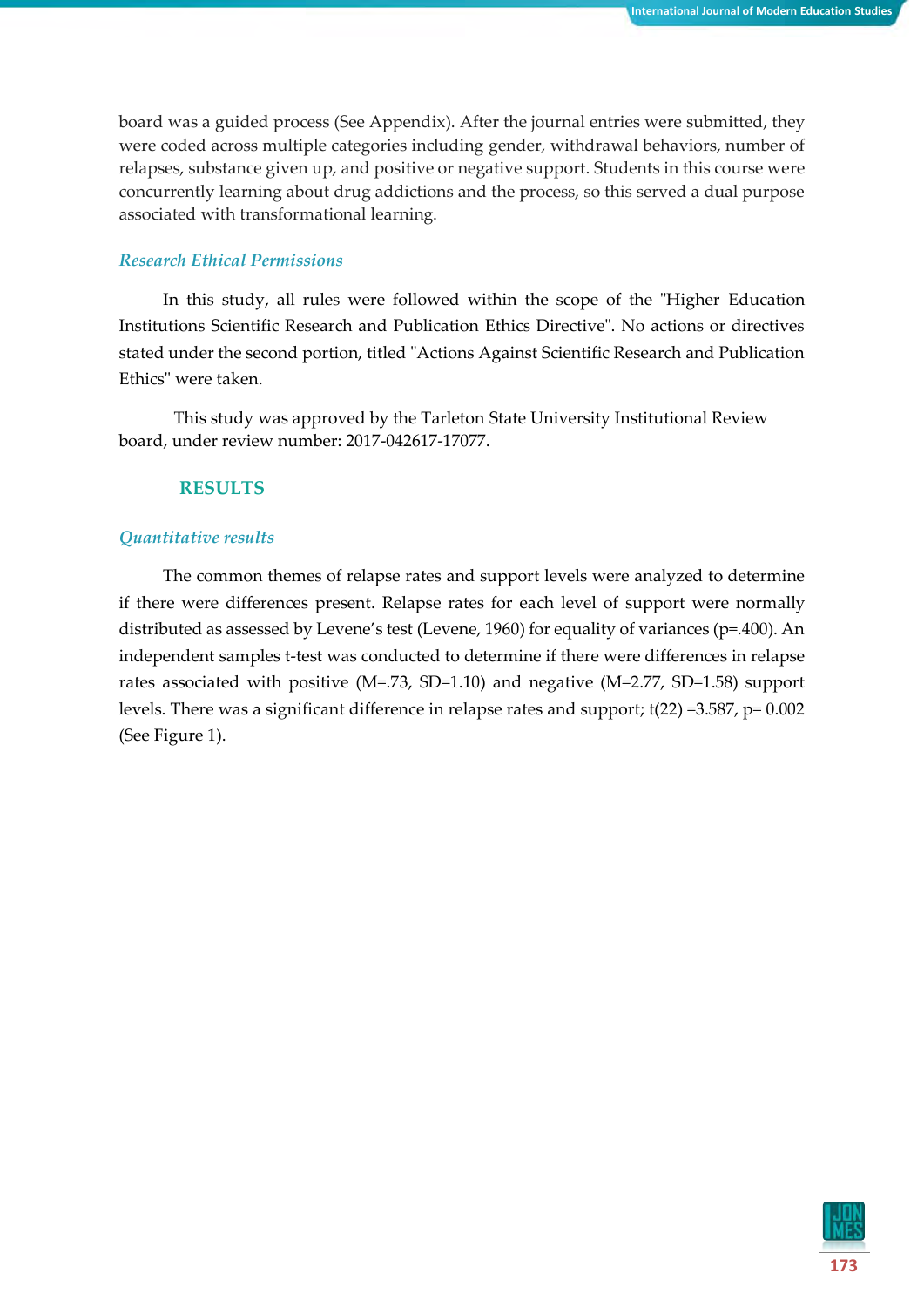

Figure 1: The mean difference between negative and positive support and average relapse rates.

We also compared the differences between males and females and the number of relapses. An independent samples t-test was conducted to determine if there were differences in relapse rates associated with males and females. It was determined that males N=8 (M=.63, SD=.744) had lower relapse rates than females (N=16), (M=2.44, SD=1.75). There was a significant difference in the number of relapses and gender; t(22)=-2.782, p=.011.

In addition, we reported information related to the difficulty of the item given up, plans to go back to the substance, behavior or habit, the amount of times that they relapsed and support networks as determined by the guided discussion board posting (See figure 2).

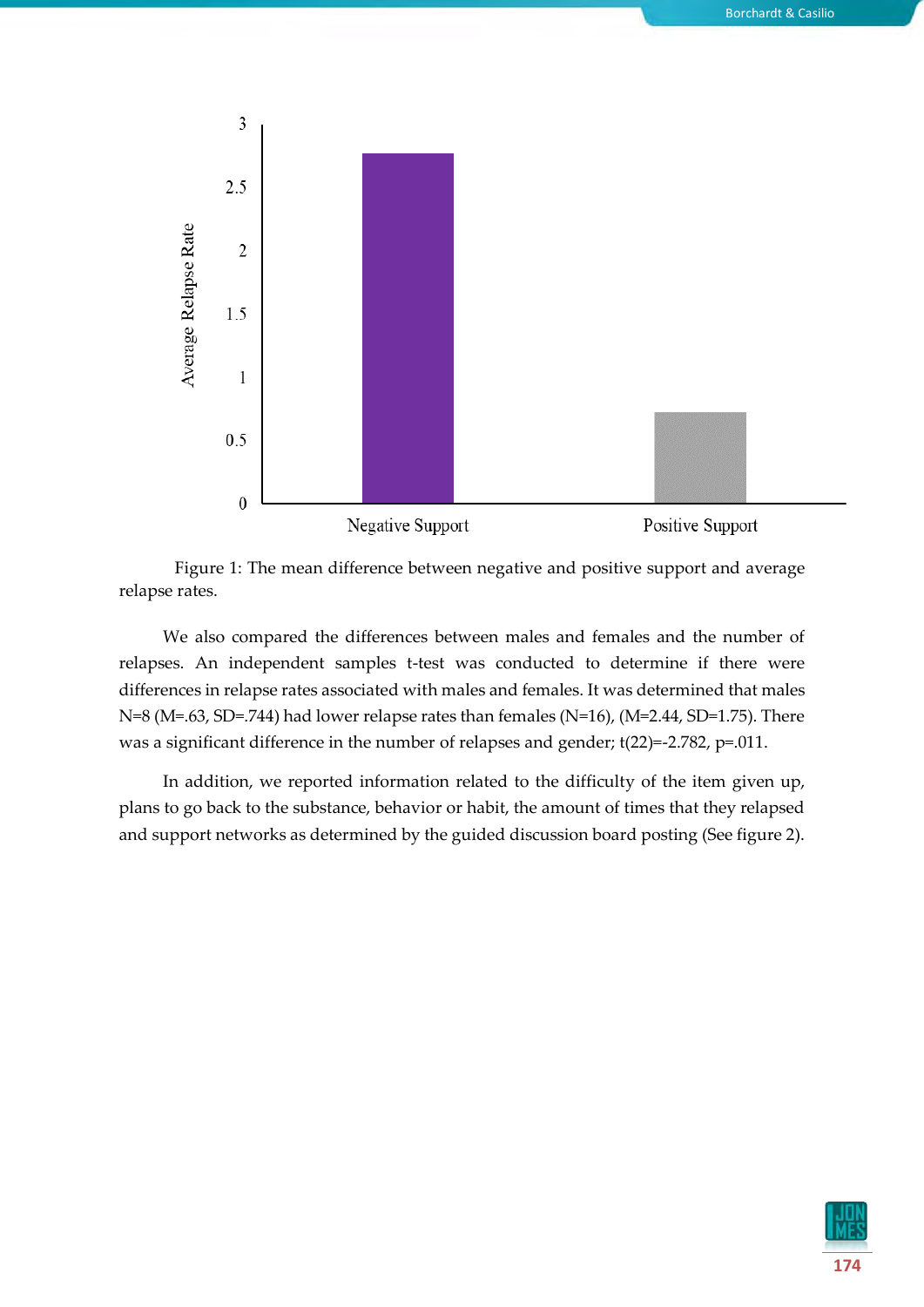

Guided discussion board prompt

Figure 2: Gender differences related to the guided discussion board prompts. Note: SBH is substance, behavior or habit. These are the differences reported from male and female participants that came directly from the discussion board posting responses.

Qualitative results

When participants were asked to give up a substance, behavior or habit of their choice for the 30-day period, participants expressed their struggles, frustrations, and moments of satisfaction in a free-stream writing format.

A common topic of participant discussion was regarding the number of times they relapsed during the 30-day period. Those who had few relapses reported that they were extremely proud, and noted how positive their overall experience was. For example, some participants who gave up caffeine or junk food noted that they had saved money, felt better, lost weight and had higher energy levels after a two-week period. In contrast, some participants who had reported relapses over the 30-day period interpreted them as learning experiences. For example, some participants reported that they were able to see how difficult it was to give up something that they love or enjoy. They stated that it made the information in the class more relatable. In the beginning of the process, many students expressed their belief that the assignment would not be a challenge for them, but as time progressed addictive tendencies were reveled upon the cessation of the behaviors, habits or substances. In fact, 22 participants ended up reporting that this assignment was very challenging. Participants with three or more relapses seemed to give up on the challenge, and had often noted that they were unable to continue without the substance, habit or behavior that they had given up.

Another common theme discussed by participants, was support. Two clear groups appeared from the data; those who experienced positive support, and those who experienced negative support. Positive support is defined for this study, as a support system who expresses encouraging phrases such as, but not limited to: "you can do it," "I will do it with you" or "keep going, you are doing great". These support systems also include family and friends who act in ways that encourage the participant to complete their goal, using affirmative and up-lifting communication. Negative support is defined for this study, as a support system that expresses no form of support, or directs phrases such as "why are you trying to do that," "you can just

do it this one time, it won't hurt you" or "you'll never be able to do that". Negative support

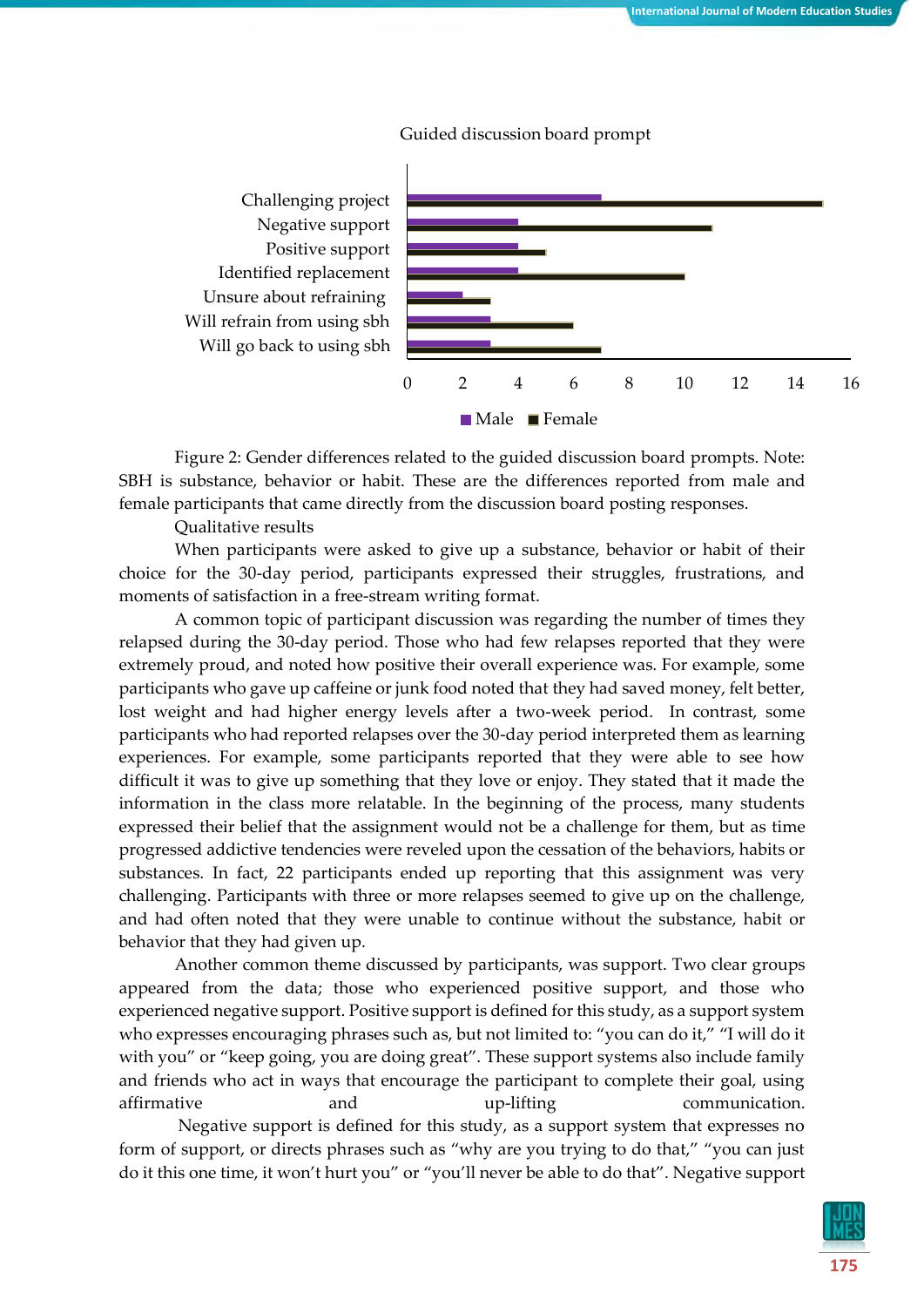includes friends and family members who act in non-supportive ways towards the participant. We saw a significant difference regarding negative and positive support levels. Those who received negative or no support were almost twice as likely to relapse, then those who received positive support.

Quite a few of our participants gave up caffeinated beverages. Many of the participants referred to headaches, mood swings, and low energy during the first few weeks. One individual stated that at the two-week mark, she was still experiencing these symptoms. She relapsed on day 16, and reported that she felt awful and very strange the rest of the day. One individual reported that he had replaced sodas with water, and that he was feeling very tired of the bland and boring taste of water on a regular basis. Another participant stated on day 19, that he went to a restaurant and someone beside him ordered a soda, and all he could do was concentrate on the bubbles and fizzle of the soda beside him. Another participant stated that she had convinced herself that there was something wrong with the water in this town due to the taste.

The vast majority of our participants gave up something related to a food item. Some of the statements made by our participants included things like: I always eat this food item during football games, I am very nervous about this upcoming game. I hate it when my coworkers are eating fast food during lunch. One participant noted that she did not want to go out to eat with friends, as it was so disturbing watching them enjoy their food and drinks. Most of our relapses occurred with food related items.

For the individuals who gave up internet or social media, we saw replacement behaviors. For example, one individual believed that she could simply occupy her time with online videos, and gave herself permission to do so because it was not really considered social media. Behaviors such as sending more text messages to fill the void of notification and checking, scrolling through phone pictures to get the feeling of swiping were reported. There were feelings of frustration and disappointment that included disconnect with others and feeling lost. Positive behaviors related to giving up social media included, sleeping better, less stress and feeling more connected to individuals who were in front of them.

# **DISCUSSION**

The purpose of this study was to further understand the role of positive and negative support and relapse rates in individuals dealing with SBH addictions. Using the selfevaluated discussion board postings together with the ten journal entries, we coded the findings to analyze withdrawal symptoms and relapse rates. Using previous research regarding the addictive properties and symptoms of illicit drug use, a comparison of behaviors showed similarities of SBH addictions and illicit drug addictions.

Eleven participants reported receiving positive support in the journal entries, and had significantly lower relapse rates than the thirteen individuals who reported negative support. In addition, we compared the differences between male and female relapses. Males reported a significantly lower number of relapses than women. Females were 1.81 times more likely to relapse than males in our study. Walton, Low and Booth (2001) reported that males typically report higher support levels while in treatment facilities than do their female counterparts. This is an interesting finding, because males have also reported lower coping skills, and higher exposure to substances than women in substance abuse treatment facilities. It is possible that "women are more likely to use substances alone or with intimate

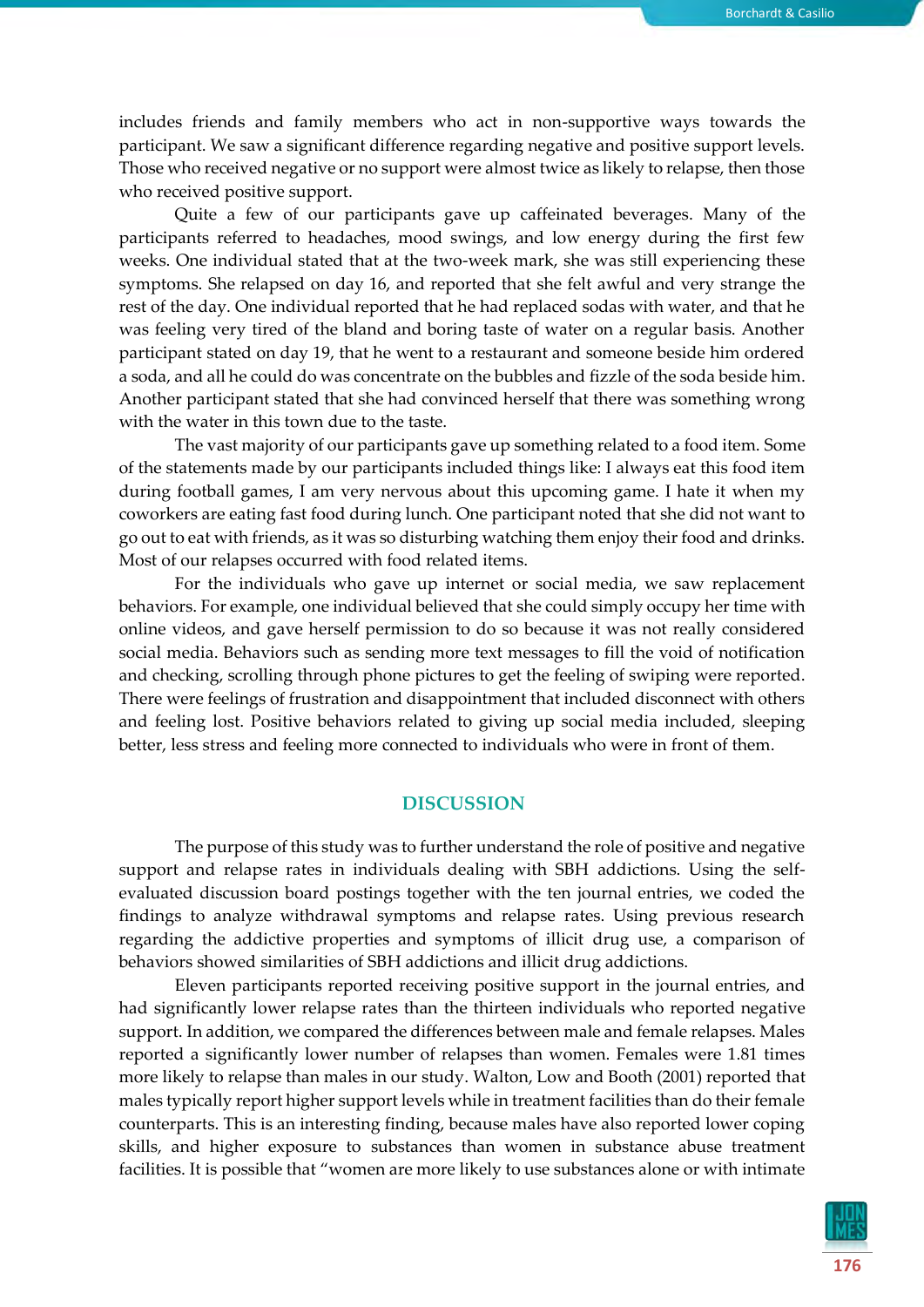partners" (Walton, Low & Booth, 2001, p. 236). This is consistent with our study, for example, a female reported that her significant other bought her candy, even when he knew she was giving up sugar.

It is interesting to note that the addictive properties of that particular SBH and their individual support system may be directly linked to social rewards. Caffeine and food for example, provide social opportunities for the individual; therefore, our participants may have found it difficult to abstain from these areas, and maintain their social network. Although we did not ask this directly, individuals may be more likely to relapse with caffeine because of the social aspect related to drinking coffee or grabbing a soda. Often times, the consumption of caffeine is a social networking opportunity (Sriwalai & Charoensukmongkol, 2016). In our population, those that received negative social support related to caffeine might have had higher relapse rates in order to maintain that social desire related to belonging, although more research is needed to confirm this hypothesis. Coffee groups in particular have been studied, and it has been found that these groups can provide a feeling of social connectedness. Being part of this group is good for a variety of behaviors related to social and emotional well-being (Broughton, Payne & Liechty, 2017).

Food is another social activity. Almost everything we do socially, revolves around the consumption of food. Therefore, it seems to be another area related to social support. If a person attempts to give up a particular type of food, being in a situation where that food is available or offered on a regular basis, has the potential to set the person up for failure. This is similar to what individuals face when giving up alcohol, tobacco or drugs. In addition, these items go back to the research conducted on food and pleasurable sensations.

Social media addiction has quite a bit of similarities to illicit drug use, but there really isn't the same type of social aspect related to using social media compared to the food and drinks above. Individuals often do this in the comfort of their own home in isolation, therefore more research is needed in this area.

# **CONCLUSION**

Overall, this study was beneficial in addressing some similarities between giving up substances, behaviors and habits. Some of the struggles that individuals faced during this 30-day cessation were similar to what we might see with people giving up other illicit substances. This study could provide some insight as to how social support is necessary for not only the cessation of illicit substances, but all substances, habits and behaviors. Individuals who had positive social support were less likely to relapse. In addition, differences in relapse rates between males and females should be considered when treating addictions as a whole.

This assignment was able to help students engage in the transformational learning process, where they were able to directly relate the information in the textbook to the activities in their daily life. This is one of the best types of learning, as it not only engages the learner, but it provides a hands-on experience that fosters encoding in long term memory.

Future studies should look at gathering more individuals from a variety of age groups, as this population was very small. In addition, it would be beneficial to ask specific questions regarding the way that the participants were feeling on a regular basis. It would be valuable to have individuals journal on a daily basis, and have specified prompts about

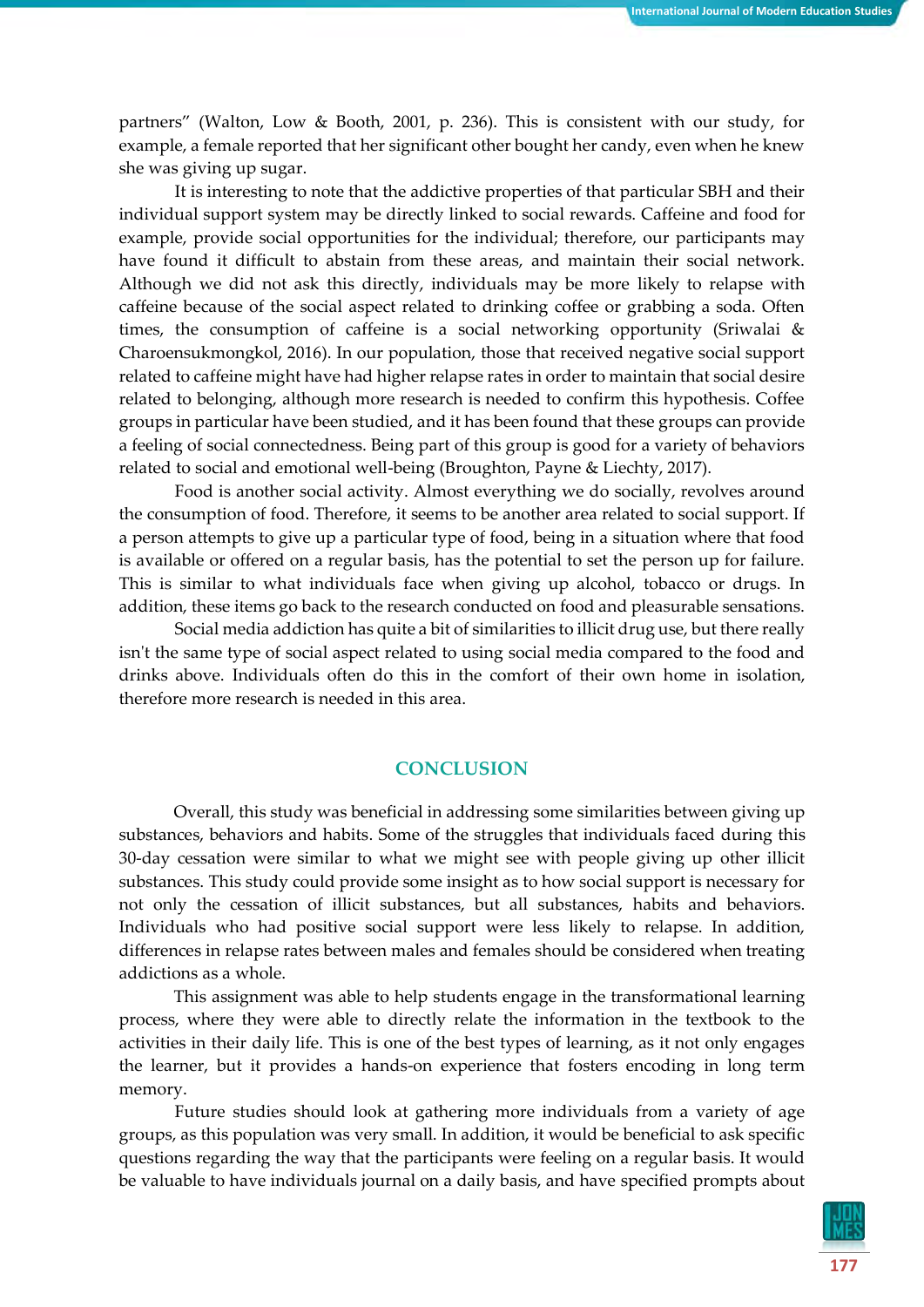relapse, support, behaviors and feelings. Even though our participants reported ten times, it would have been beneficial to see the gradual changes taking place more often.

In addition, instead of allowing participants to choose any substance, habit or behavior, a future study should look at one area more in depth to search for patterns. Social media and internet addiction would be an area of interest to investigate further, as this appears to be an ongoing issue with the amount of screen time increasing on a yearly basis.

The takeaway is that support networks are very valuable in any cessation program, no matter what the substance, behavior or habit is associated with. This research has contributed to the body of literature related to addictions, and can be further used to encourage positive support in any form of addictive behavior and cessation programs.

#### *Declarations of interest: No conflict of interest associated with either author*

All procedures followed were in accordance with the ethical standards of the responsible committee on human experimentation (institutional and national) and with the Helsinki Declaration of 1975, as revised in 2000 (5). A waiver of informed consent was requested from all participants included in the study. Participants had the right to remove their data from the research report, and all information was deindividualized.

# **REFERENCES**

- American Addiction Centers (2020). A resource for Alcohol and Alcoholism Treatment. Retrieved from:<https://www.alcohol.org/>
- Avena, N.M. & Gold, M.S. (2011). Food and Addiction-Sugars, fats and hedonic overeating. *Addiction, 106*(7), 1214-1215. https:doi.org/10.1111/j.1360-0443.2011.03373.x
- Broughton, K. A., Payne, L., & Liechty, T. (2017). An exploration of older men's social lives and well-being in the context of a coffee group*. Leisure Sciences, 39*(3), 261-276. doi:10.1080/01490400.2016.1178200
- Cropanzano, R., Anthony, E., Daniels, S. & Hall, A. (2017) Social exchange theory: A critical review with theoretical remedies. *Academy of Management Annals, 11*(10, 1-38. doi: [http://doi.org/105465/annals.2015.0099.](http://doi.org/105465/annals.2015.0099)
- Fortuna, J. L. (2010). Sweet preference, sugar addiction and the familial history of alcohol dependence: Shared neural pathways and genes. *Journal of Psychoactive Drugs, 42*(2), 147-151. doi:10.1080/02791072.2010.1040068
- Julien, R., Advokat, C. & Comaty, J. (2011). *A primer of drug action: A comprehensive guide to the actions, uses and side effects of psychoactive drugs*. (12th ed.). Worth Publishers.
- Kruglanski, A. W., & Szumowska, E. (2020). Habitual behavior is goal-driven. *Perspectives on Psychological Science, 15*(5), 1256–1271. https://doi.org/10.1177/1745691620917676
- Kuss, D. J. & Griffiths, M. D. (2017). Social networking sites and Addiction: Ten Lessons Learned. *International Journal of Environmental Research and Public Health 14,* 1-17. doi: 10.3390/ijerph14030311

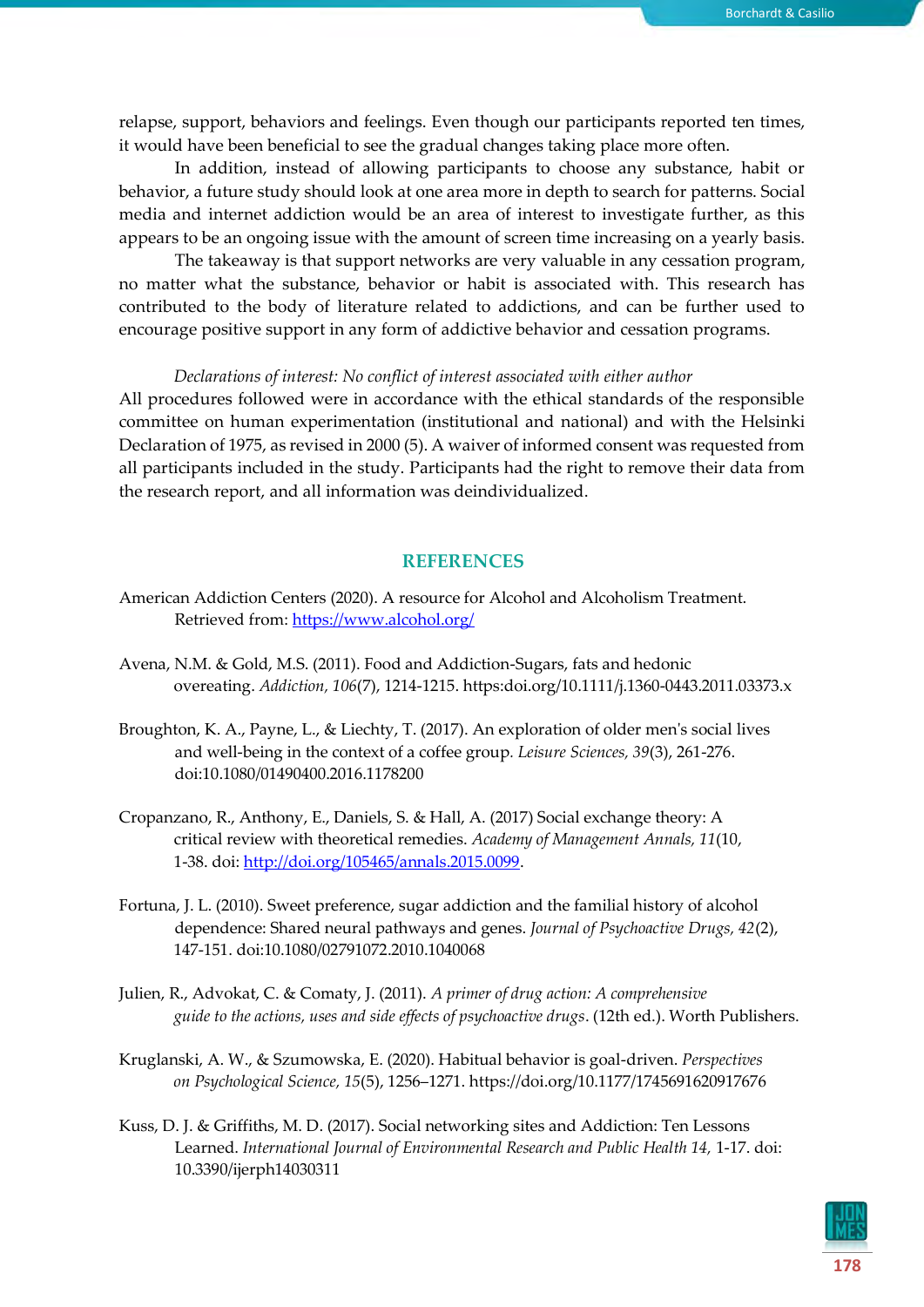- Li, W., O'Brien, J.E., Snyder, S. M. & Howard, M.O. (2015). Characteristics of internet addiction/pathological internet use in U.S. university students: A qualitativemethod investigation. *PLoS ONE 10(2).* doi:10.1371/journal.pone.0117372
- Lincoln, K. (2000). Social support, negative social interactions and psychological wellbeing. *The Social Service Review 74*(2), 231-252. doi: [10.1086/514478](https://dx.doi.org/10.1086%2F514478)
- Mahamid, F. A., & Berte, D. Z. (2018). Social media addiction in geopolitically at-risk youth. *International Journal Of Mental Health And Addiction*, doi:10.1007/s11469-017-9870- 8
- Maisto, S., Galizio, M. & Connors, G. (2015). Drug Use and Abuse (7th ed.). Cengage Learning.
- Ozsungur, S., Brenner, D. & El-Sohemy, A. (2009). Fourteen well-described caffeine withdrawal symptoms factor into three clusters. *Psychopharmacology, 201,* 541-548. doi: 10.1007/s00213- 008-1329-y
- Pedram, P., Wadden, D., Amini, P., Gulliver, W., Randell, E., et al. (2013). Food addiction: Its prevalence and significant association with obesity in the general population. *PLoS ONE 8*(9): doi:1O. l 371/joumal.pone.0074832
- Rehab Center (2019). "The relationship between substance abuse and social media addiction". Retrieved from: [https://www.rehabcenter.net/the-relationship-between](https://www.rehabcenter.net/the-relationship-between-substance-abuse-and-social-media-addiction/)[substance-abuse-and-social-media-addiction/](https://www.rehabcenter.net/the-relationship-between-substance-abuse-and-social-media-addiction/)
- Ridder, D., Manning, P., Leong, S. L., Ross, S., Sutherland, W., Horwath, C. & Vanneste, S. (2016). The brain, obesity and addiction: An EEG neuroimaging study. *Scientific Reports, 6,* 1-13. doi: 10.1038/srep34122
- Satel, S. (2006). Is Caffeine Addictive?--A Review of the Literature. *The American Journal of Drug And Alcohol Abuse*, *32*(4), 493-502. doi:10.1080/00952990600918965
- Schnepfleitner, F. and Ferreira, M. (2021). Transformative learning theory-is it time to add a fourth core element*. Journal of Educational Studies and Multidisciplinary Appraches, 1*(1), 40-49.<https://doi.org/10.51383/jesma.2021.9>
- Snow, D. & Anderson, C. (2000). Exploring the factors influencing relapse and recovery among drug & alcohol addicted women. *Journal of Psychological Nursing & Mental Health Services, 38*(7), 8-19. PMID: 10911586.
- Sriwilai, K., & Charoensukmongkol, P. (2016). Face it, don't Facebook it: Impacts of social media addiction on mindfulness, coping strategies and the consequence on emotional exhaustion. *Stress and Health: Journal of the International Society for the Investigation of Stress, 32*(4), 427-434. doi:10.1002/smi.2637

Stapleton, J.A. (2009). [Commentary] Trial comes too late as psychiatric side effects end

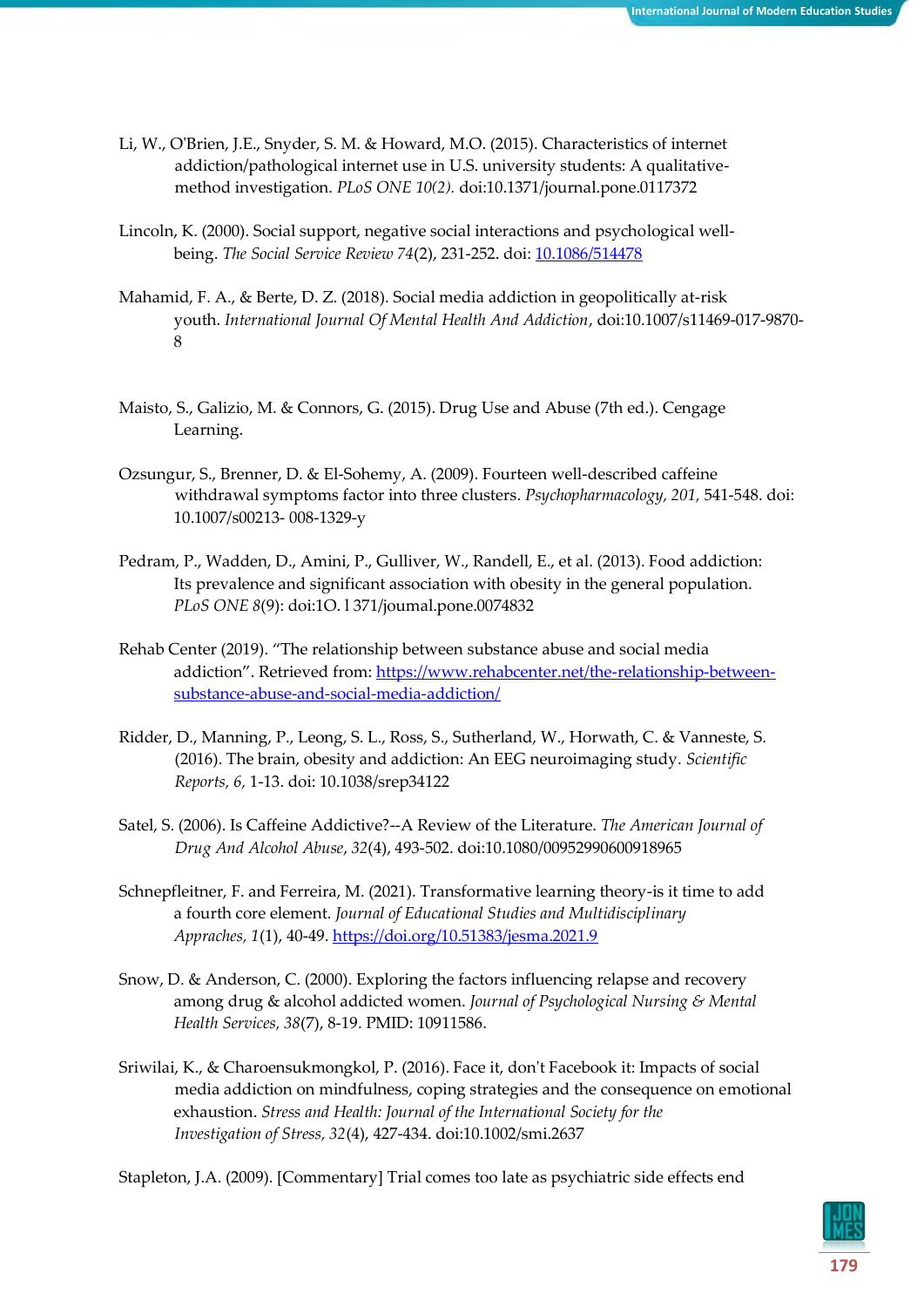hope for Rimonabant. *Addiction. 10*(2), 277-278[. https://doi.org/10.1111/j.1360-](https://doi.org/10.1111/j.1360-0443.2008.02487.x) [0443.2008.02487.x](https://doi.org/10.1111/j.1360-0443.2008.02487.x)

Statista (2021). Retrieved from:<https://www.statista.com/>

- Turel, O., & R. Cavagnaro, D. (2019). Effect of Abstinence from Social Media on Time Perception: Differences between Low- and At-Risk for Social Media "Addiction" Groups. *Psychiatric Quarterly*, *90*(1), 217–227.<https://doi.org/10.1007/s11126-018-9614-3>
- Walter, M., Gerhard, U., Duersteler-Macfarland, K. M., Weijers, H. G., Boening, J. & Wiesbeck, G. A. (2006). Social factors but not stress-coping styles predict relapse in detoxified alcoholics. *Neuropsychobiology, 54,* 100-106. doi: 10.1159/000096991
- Walton, M. A., Blow, F. C., & Booth, B. M. (2001). Diversity in relapse prevention needs: Gender and race comparisons among substance abuse. *American Journal of Drug & Alcohol Abuse*, *27*(2), 225. doi: 10.1081/ada-100103707.

# Appendix

Discussion Board Prompt

I'm giving this up for 30 Days!

Your assignment is to give up something that would be relatively difficult to give up. Choose something that takes some effort to work with (e.g. don't give up going to eat at Panda Express if you only go every 45 days, as this will not benefit you at all, give up something that will be hard and hopefully beneficial). The purpose of this assignment is to allow you to experience some of the issues that one might face in the realm of addiction. This is by no means a way to accurately show you what giving up an illicit substance is actually like (as it may be much more difficult to give up an illicit drug than to give up social media for example). One reason in particular is the fact that withdrawal from an illicit drug is associated with physical withdrawals and often times has a deep-rooted psychological issue.

You will need to tell me what you are giving up and why. I would like this section to be at least one paragraph in length. Address questions such as: What are you giving up? Why would you benefit in giving this up? What potential issues might you face in giving this up? What benefits could come of this? What has it been like for you thus far? Have you relapsed? When do you think about this item the most? Have your friends or family members been supportive? These questions will need in depth discussion related to each entry.

You will need to journal at least 10 times during the course of the 30 days. The entries will be added to this discussion board as an attachment. (Please note, if you are sensitive about your journal entries, come see me, and you can turn this portion in to me alone). For this section of the discussion post, simply tell us about a few of your journal entries within the discussion board posting.